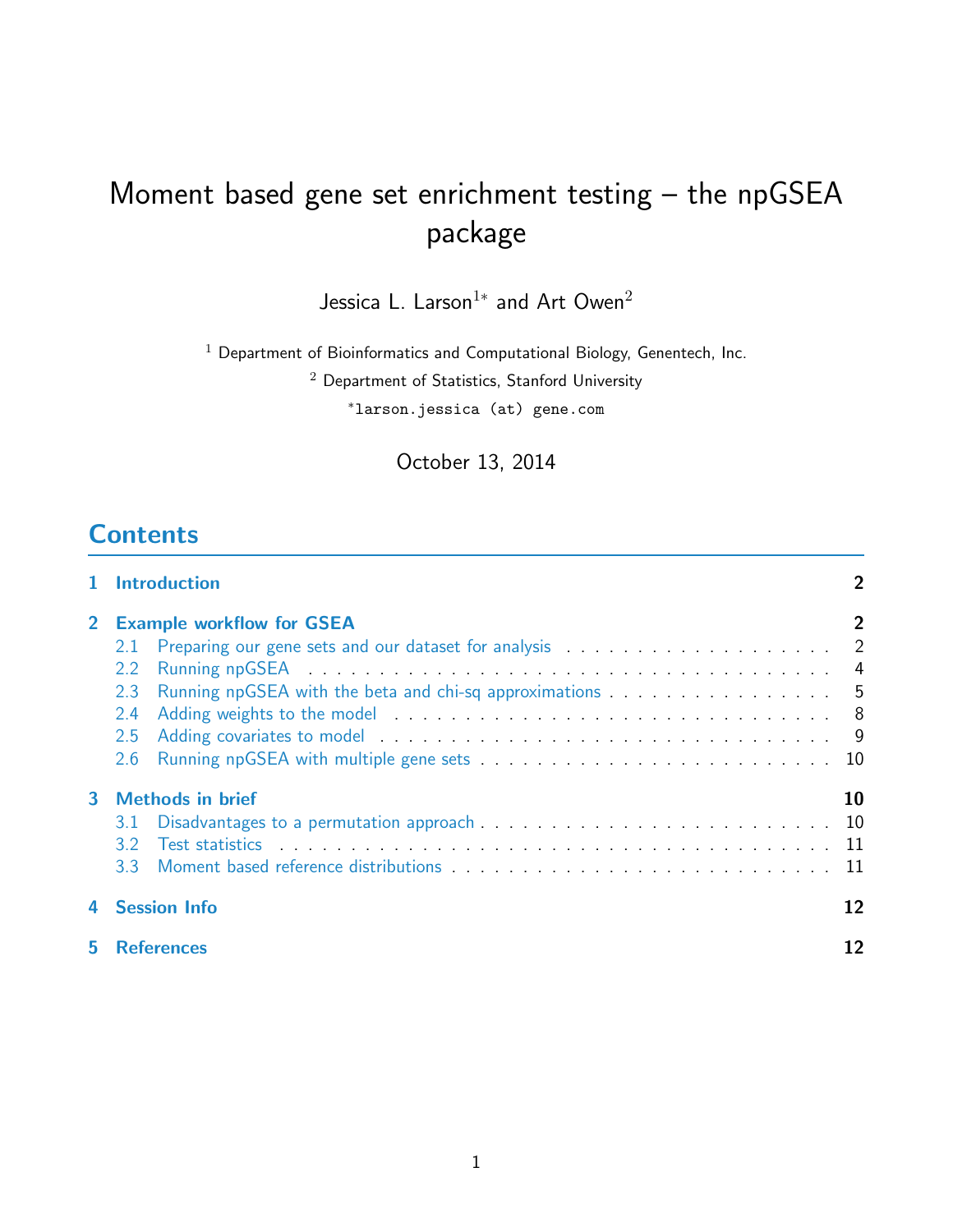# <span id="page-1-0"></span>1 Introduction

Gene set methods are critical to the analysis of gene expression data. The npGSEA package provides methods to run permutation-based gene set enrichment analyses without the typically computationally expensive permutation cost. These methods allow users to adjust for covariates and approximate corresponding permutation distributions. We are currently evaluating the applicability and accuracy of our method for RNA-seq expression data.

Our methods find the exact relevant moments of a weighted sum of (squared) test statistics under permutation, taking into account correlations among the test statistics. We find moment-based gene set enrichment  $p$ -values that closely approximate the permutation method  $p$ -values.

This vignette describes a typical analysis workflow and includes some information about the statistical theory behind npGSEA. For more technical details, please see Larson and Owen, 2014 .

# <span id="page-1-1"></span>2 Example workflow for GSEA

#### <span id="page-1-2"></span>2.1 Preparing our gene sets and our dataset for analysis

For our example, we will use the ALL dataset. We begin by loading relevant libraries, subsetting the data, and running featureFilter on this data set. For details on these methods, please see the limma manual.

```
> library(ALL)
> library(hgu95av2.db)
> library(genefilter)
> library(limma)
> library(GSEABase)
> library(npGSEA)
> data(ALL)
> ALL <- ALL[, ALL$mol.biol %in% c('NEG','BCR/ABL') &
+ !is.na(ALL$sex)]
> ALL$mol.biol <- factor(ALL$mol.biol,
+ levels = c('NEG', 'BCR/ABL'))
> ALL <- featureFilter(ALL)
```
We adjust the feature names of the ALL dataset so that they match the names of our gene sets below. We convert them to entrez ids.

```
> featureNames(ALL) <- select(hgu95av2.db, featureNames(ALL),
+ "ENTREZID", "PROBEID")$ENTREZID
```
We now make four arbitrary gene sets by randomly selecting from the genes in our universe.

```
> xData <- exprs(ALL)
> geneEids <- rownames(xData)
```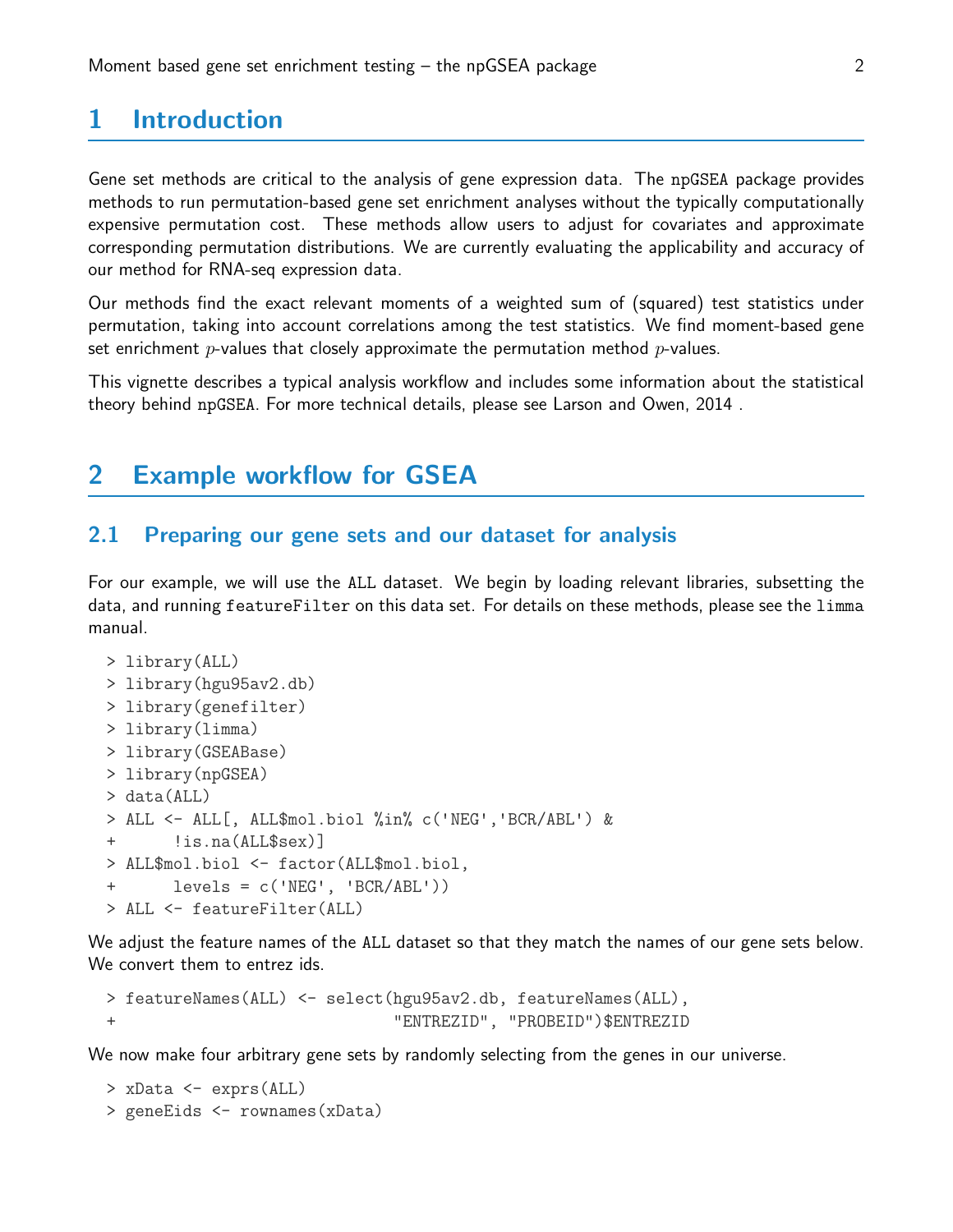```
> set.seed(12345)
> set1 <- GeneSet(geneIds=sample(geneEids,15, replace=FALSE),
+ setName="set1",
+ shortDescription="This is set1")
> set2 <- GeneSet(geneIds=sample(geneEids,50, replace=FALSE),
+ setName="set2",
+ shortDescription="This is set2")
> set3 <- GeneSet(geneIds=sample(geneEids,100, replace=FALSE),
+ setName="set3",
+ shortDescription="This is set3")
> set4 <- GeneSet(geneIds=sample(geneEids,500, replace=FALSE),
+ setName="set4",
+ shortDescription="This is set4")
```
As a positive control, we also make three gene sets that include our top differentially expressed genes.

```
> model <- model.matrix(~mol.biol, ALL)
> fit <- eBayes(lmFit(ALL, model))
> tt <- topTable(fit, coef=2, n=200)
> ttUp <- tt[which(tt$logFC >0), ]
> ttDown <- tt[which(tt$logFC <0), ]
> set5 <- GeneSet(geneIds=rownames(ttUp)[1:20],
+ setName="set5",
+ shortDescription="This is a true set of the top 20 DE
+ genes with a positive fold change")
> set6 <- GeneSet(geneIds=rownames(ttDown)[1:20],
+ setName="set6",
+ shortDescription="This is a true set of the top 20 DE genes
+ with a negative fold change")
> set7 <- GeneSet(geneIds=c(rownames(ttUp)[1:10], rownames(ttDown)[1:10]),
+ setName="set7",
+ shortDescription="This is a true set of the top 10 DE genes
         with a positive and a negative fold change")
```
We then collapse all of our gene sets into a GeneSetCollection. For more information on GeneSets and GeneSetCollections, see the GSEABase manual.

```
> gsc <- GeneSetCollection( c(set1, set2, set3, set4, set5, set6, set7) )
> gsc
 GeneSetCollection
   names: set1, set2, ..., set7 (7 total)
   unique identifiers: 6529, 8608, ..., 2625 (690 total)
   types in collection:
      geneIdType: NullIdentifier (1 total)
      collectionType: NullCollection (1 total)
```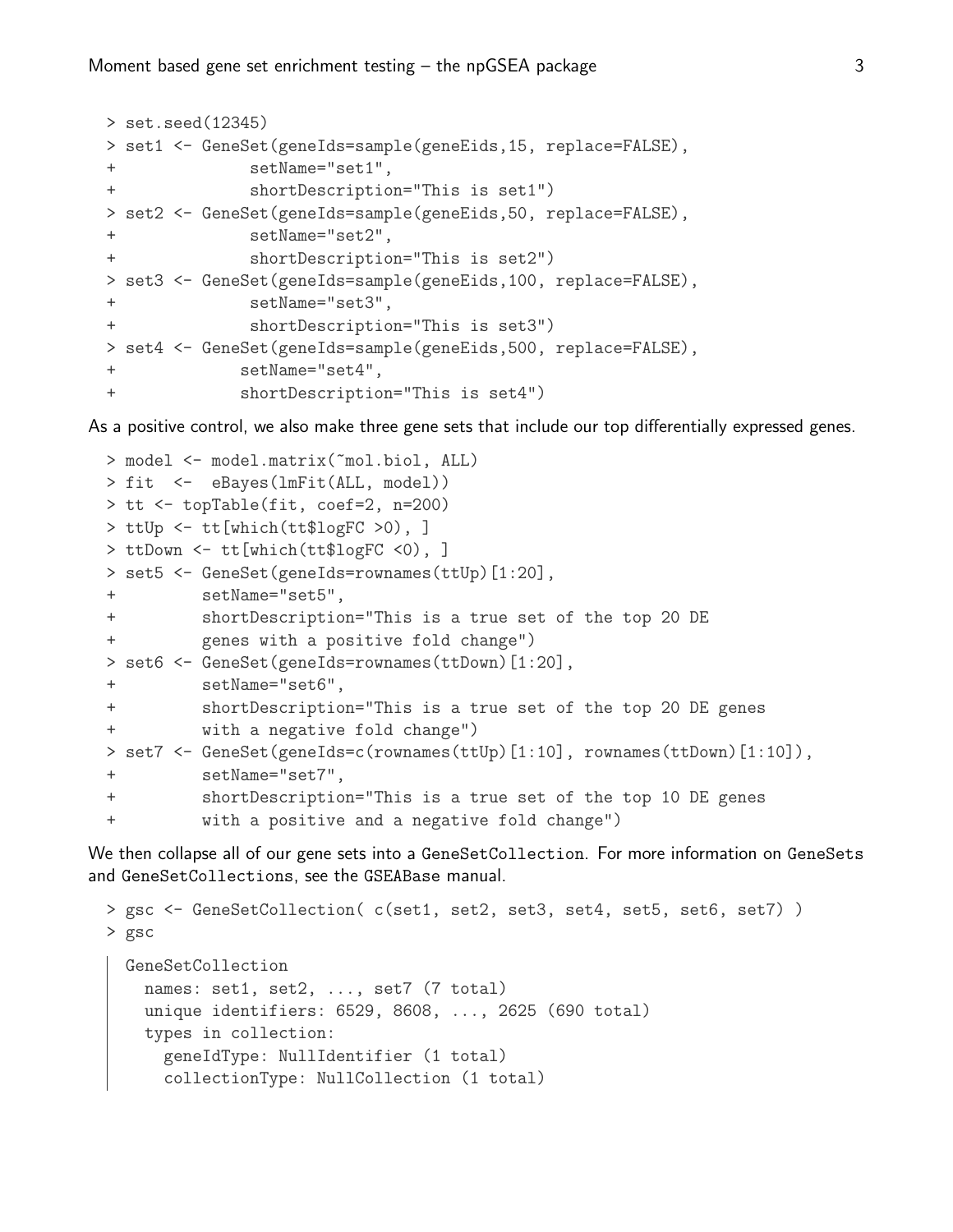## 2.2 Running npGSEA

Now that we have both our gene sets and experiment, we are ready to run npGSEA and determine the level of enrichment in our experiment. We can use npGSEA with our eset or expression data (xData) directly. We call npGSEASummary to get a summary of the results. T\_Gw is explained in more detail in Section 3.2.

```
> yFactor <- ALL$mol.biol
> res1 <- npGSEA(x = ALL, y = yFactor, set = set1) ##with the eset
> res1
 Normal Approximation for set1
 T_Gw = 0.373var(T_Gw) = 0.00695pLeft = 1, pRight = 3.83e-06, pTwoSide = 7.66e-06> res2_exprs <- npGSEA(xData, ALL$mol.biol, gsc[[2]]) ##with the expression data
> res2_exprs
 Normal Approximation for set2
 T_Gw = 0.716var(T_Gw) = 0.0332pLeft = 1, pRight = 4.28e-05, pTwoSide = 8.56e-05
```
npGSEA has several built in accessor functions to gather more information about the analysis of your set of interest in your experiment.

```
> res3 <- npGSEA(ALL, yFactor, set3)
> res3
  Normal Approximation for set3
  T_Gw = 0.153var(T_Gw) = 0.0454pLeft = 0.764, pRight = 0.236, pTwoSide = 0.473> geneSetName(res3)
  "set3"
> stat(res3)
\begin{bmatrix} 1 \end{bmatrix} 0.1529218
> sigmaSq(res3)
\begin{bmatrix} 1 \end{bmatrix} 0.04535932
> zStat(res3)
  [1] 0.7180194
> pTwoSided(res3)
```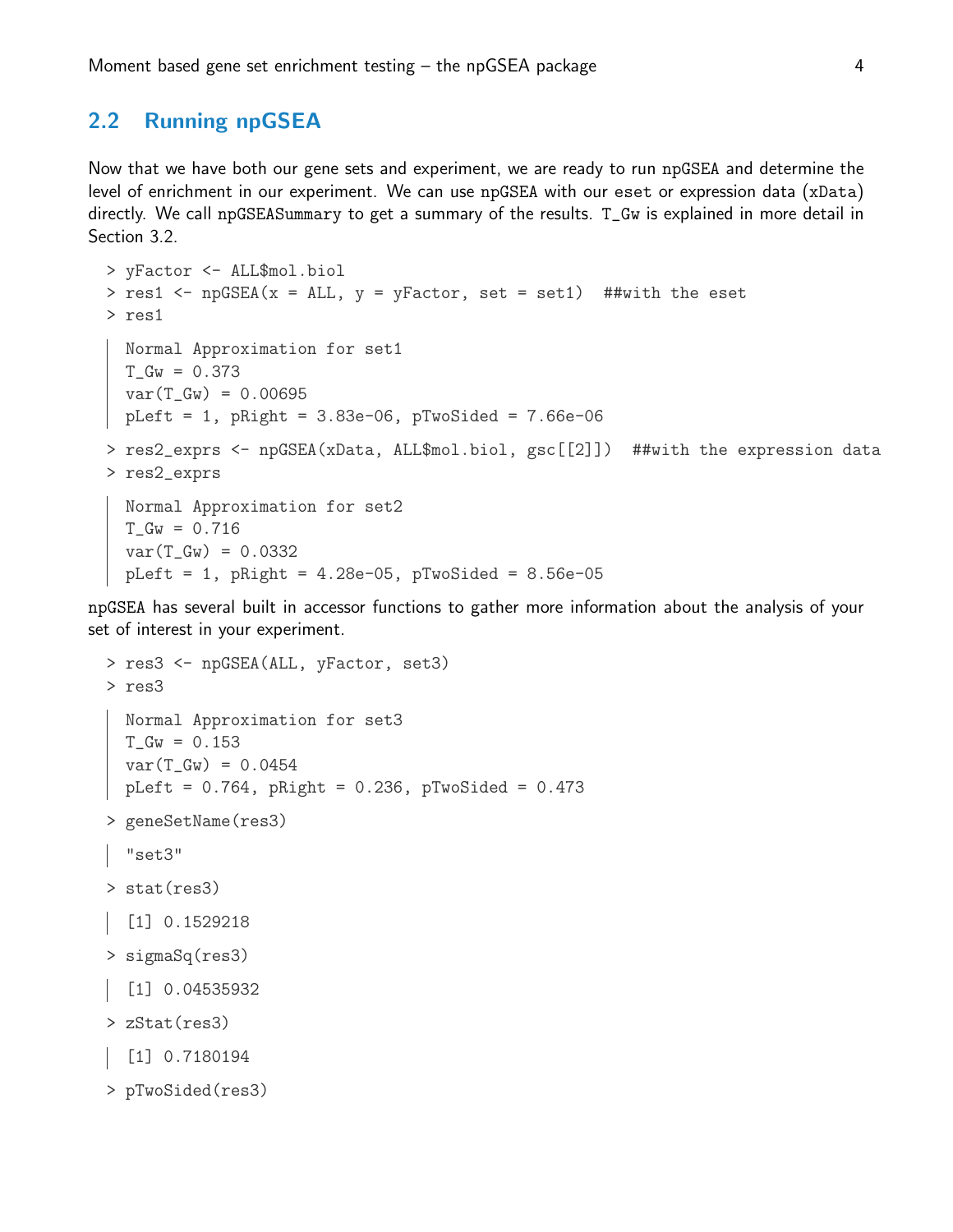

#### **Standard Normal Distribution**

Figure 1: Set3 normal approximation results This plot displays the standard normal curve and our observed zStat for set3 in this analysis.

```
[1] 0.4727453
> pLeft(res3)
  [1] 0.7636273
> pValues(res3)
 pLeft = 0.764, pRight = 0.236, pTwoSide = 0.473> dim(xSet(res3))
  [1] 100 109
```
There is also a npGSEA specific plot function (npGSEAPlot) to visualize the results of your analysis. Highlighted in red on the plot is the corresponding zStat of our analysis.

```
> npGSEAPlot(res3)
```
## <span id="page-4-0"></span>2.3 Running npGSEA with the beta and chi-sq approximations

There are three types of approximation methods in npGSEA: "norm", "beta", and "chiSq". Each method is discussed in brief in Section 3. The "norm" approximation method is the default. Note that each of these methods has the same  $\hat{\beta}_g$  (see methods section).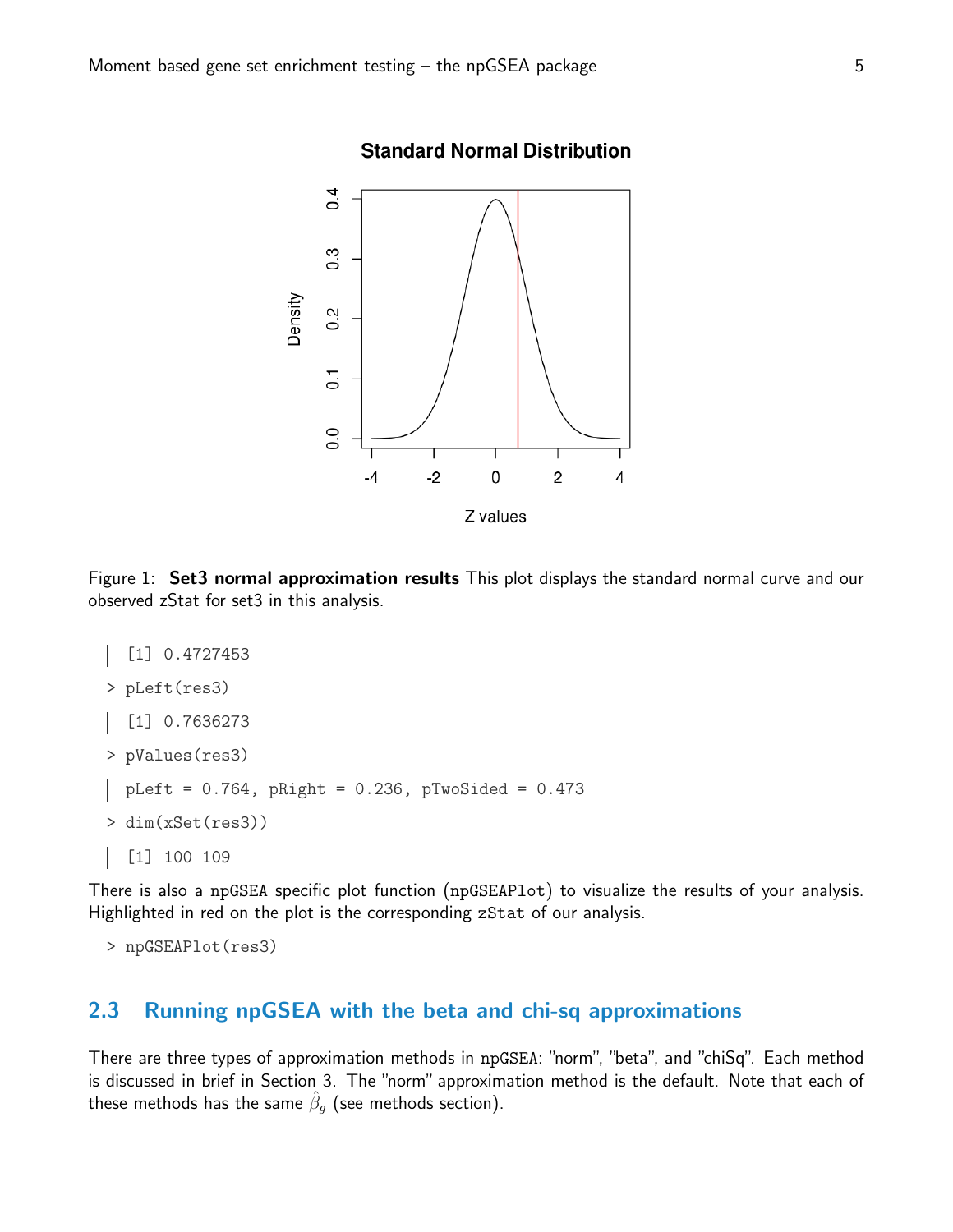```
> res5_norm <- npGSEA(ALL, yFactor, set5, approx= "norm")
 > res5_norm
   Normal Approximation for set5
   T_Gw = 5.81var(T_Gw) = 0.533pLeft = 1, pRight = 8.72e-16, pTwoSide = 1.74e-15> betaHats(res5_norm)
               [,1]
   1490 0.6254202
   168544 0.1183495
   1893 0.2738035
   2013 0.1377552
   2022 0.2714648
   216 0.2272578
   2273 0.4176803
   23179 0.2861124
   25 0.2509990
   2549 0.2452185
   2934 0.3947695
   5445 0.2701762
   55884 0.1880845
   57556 0.4375653
   687 0.5354771
   6915 0.1266511
   7277 0.3961132
   92 0.1851782
   9369 0.1146599
   9788 0.3049948
 > npGSEAPlot(res5_norm)
The beta approximation yields results quite similar to the normal approximation.
 > res5_beta <- npGSEA(ALL, yFactor, set5, approx= "beta")
 > res5_beta
   Beta Approximation for set5
   T_Gw = 5.81var(T_Gw) = 0.533pLeft = 1, pRight = 5.24e-29, pTwoSide = 1.05e-28> betaHats(res5_beta)
               [,1]
   1490 0.6254202
   168544 0.1183495
```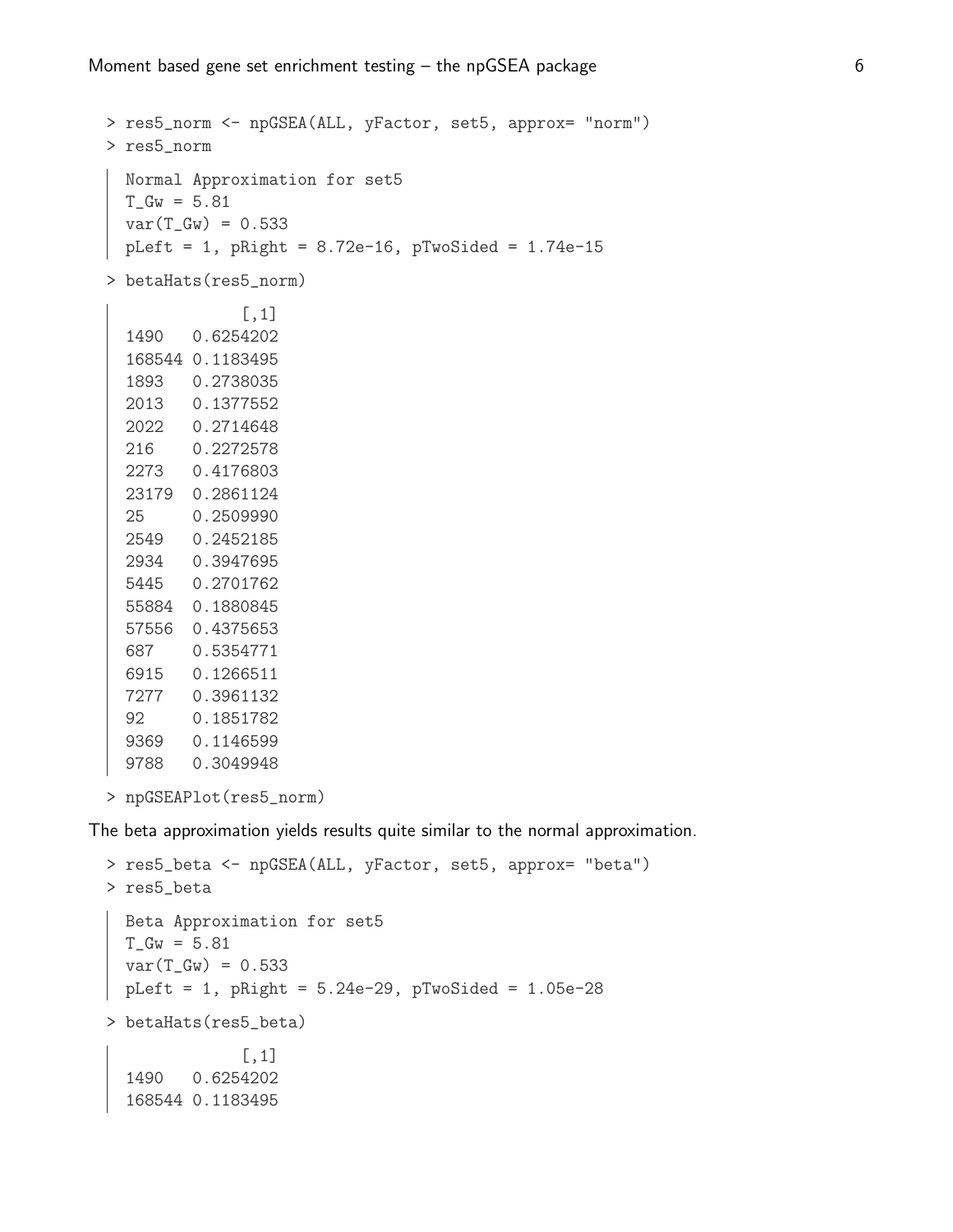| 1893  | 0.2738035 |
|-------|-----------|
| 2013  | 0.1377552 |
| 2022  | 0.2714648 |
| 216   | 0.2272578 |
| 2273  | 0.4176803 |
| 23179 | 0.2861124 |
| 25    | 0.2509990 |
| 2549  | 0.2452185 |
| 2934  | 0.3947695 |
| 5445  | 0.2701762 |
| 55884 | 0.1880845 |
| 57556 | 0.4375653 |
| 687   | 0.5354771 |
| 6915  | 0.1266511 |
| 72.77 | 0.3961132 |
| 92.   | 0.1851782 |
| 9369  | 0.1146599 |
| 9788  | 0.3049948 |
|       |           |

```
> npGSEAPlot(res5_beta)
```
The chi-sq approximation method is only available for the two-sided test. Here we call npGSEA and then show how the chiSqStat is related to C\_Gw. C\_Gw is explained in more detail in Section 3.2.

```
> res5_chiSq <- npGSEA(ALL, yFactor, set5, approx= "chiSq")
> res5_chiSq
 Chi-sq Approximation for set5
 C_Gw = 2.06df = 2.42, sigmaSq = 0.0232
 pTwoSided = 0
> betaHats(res5_chiSq)
             [,1]
 1490 0.6254202
  168544 0.1183495
 1893 0.2738035
 2013 0.1377552
 2022 0.2714648
 216 0.2272578
 2273 0.4176803
 23179 0.2861124
 25 0.2509990
 2549 0.2452185
 2934 0.3947695
 5445 0.2701762
 55884 0.1880845
```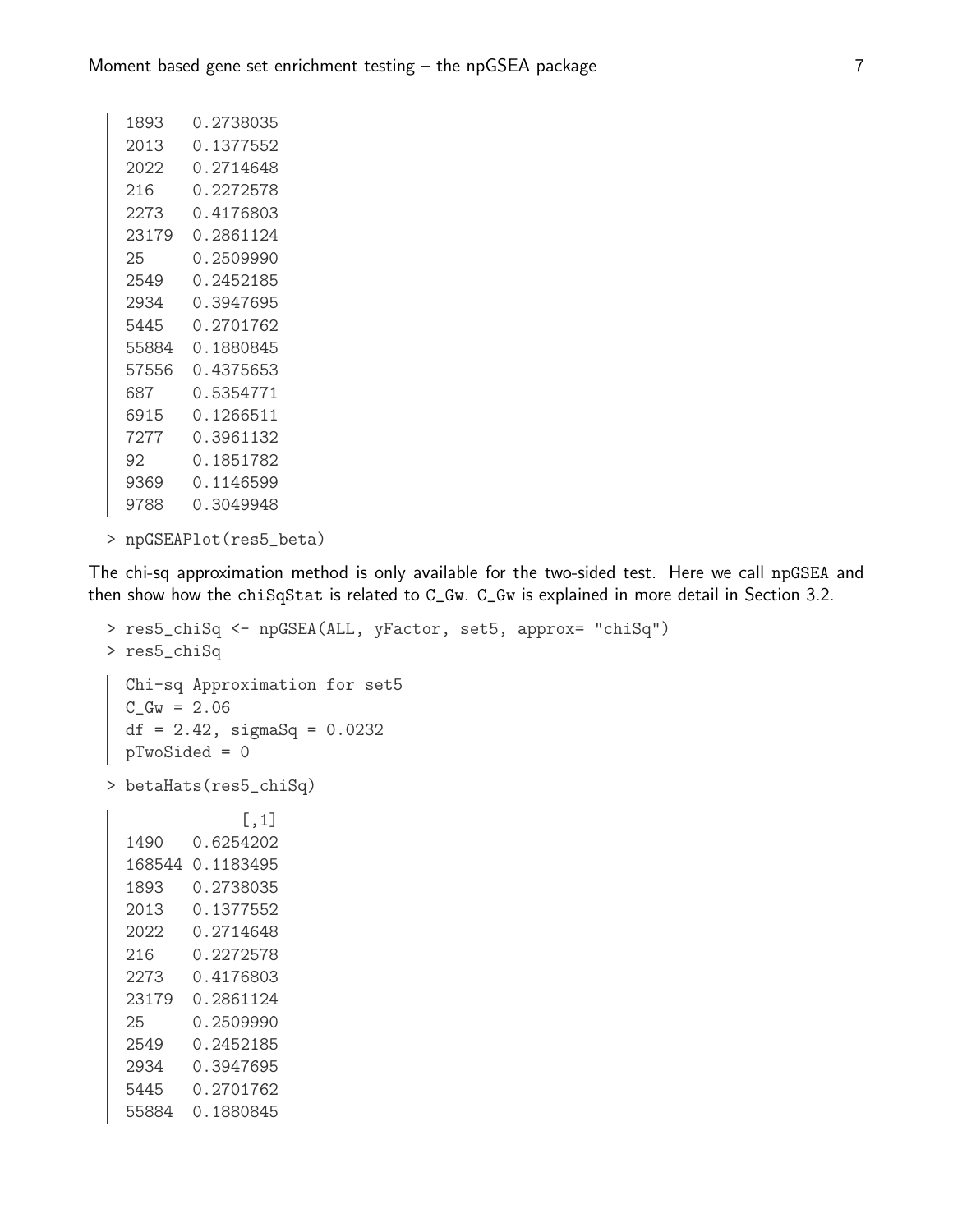

Figure 2: Set5 normal, beta, and chi-sq approximation results These plots displays the reference normal, beta, and chi-sq curves, and our observed zStat, betaStat, and chiSqStat for set5 in this analysis.

```
57556 0.4375653
  687 0.5354771
  6915 0.1266511
  7277 0.3961132
  92 0.1851782
  9369 0.1146599
  9788 0.3049948
> chiSqStat(res5_chiSq)
  [1] 88.81123
> stat(res5_chiSq)
  [1] 2.05971
> stat(res5_chiSq)/sigmaSq(res5_chiSq)
  [1] 88.81123
> npGSEAPlot(res5_chiSq)
```
Note that, as we expected, set5 is a significantly enriched in all three methods. In each of the three corresponding plots, the observed statistic is a very rare event.

## <span id="page-7-0"></span>2.4 Adding weights to the model

Sometimes we do not want to weigh each gene in our set equally. We want to assign a larger weight to genes that are of a particular interest, and a lower weight to genes that we know may behave poorly. In this example, we weight the genes in set7 by their variance.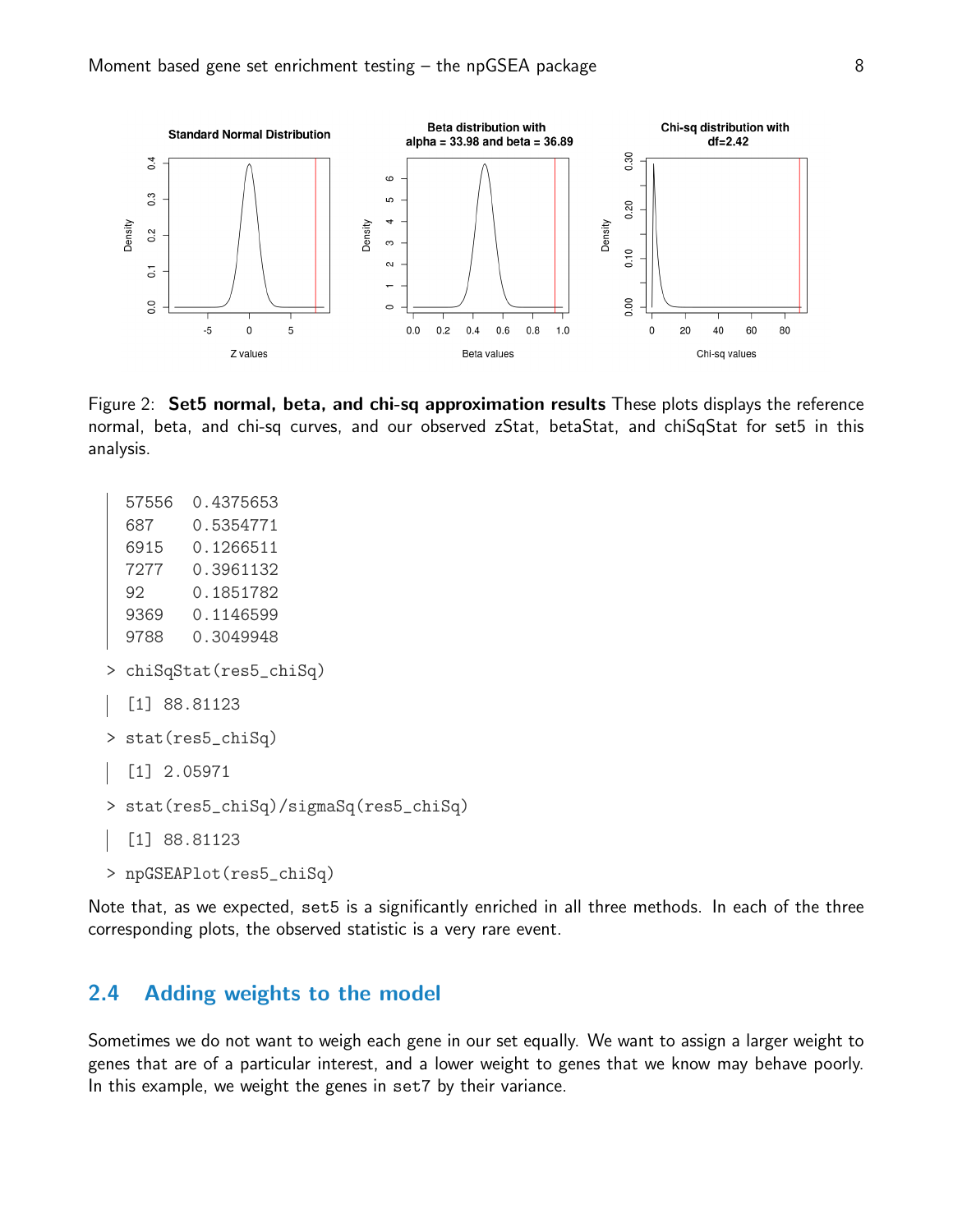```
> res7_nowts <- npGSEA(x = ALL, y= yFactor, set = set7)
> res7_nowts
 Normal Approximation for set7
 T_Gw = 1.69var(T_Gw) = 0.0772pLeft = 1, pRight = 6.39e-10, pTwoSide = 1.28e-09> wts <- apply(exprs(ALL)[match(geneIds(set7), featureNames(ALL)), ],
+ 1, var)
> wts <-1/wts> res7_wts <- npGSEA(x = ALL, y = yFactor, set = set7, w = wts, approx= "norm")
> res7_wts
 Normal Approximation for set7
 T_Gw = 12.1var(T_Gw) = 2.69pLeft = 1, pRight = 8.87e-14, pTwoSide = 1.77e-13
```
By adding these weights, we get a slightly more significant result. We can add weights for the beta and chi-sq approximations, too. By default, npGSEA assigns a weight of 1 for all genes.

## <span id="page-8-0"></span>2.5 Adding covariates to model

Often we want to correct for confounders in our model. To do this with npGSEA, we provide a vector or matrix in the covars slot of our function. npGSEA then projects both the data (x) and the outcome of interest (y) against our covariate matrix/vector. The resulting residuals are used for further analysis.

In this example, we correct for the age and sex of the subjects in our experiment. For more details on model selection and its relation to inference, please see the limma manual.

```
> res3_age <- npGSEA(x = ALL, y = yFactor, set = set3, covars = ALL$age)
> res3_age
 Normal Approximation for set3
 T_Gw = 0.0295var(T_Gw) = 0.0367pLeft = 0.561, pRight = 0.439, pTwoSided = 0.878
> res3_agesex <- npGSEA(x = ALL, y = yFactor, set = set3, covars = cbind(ALL$age, ALL$sex
> res3_agesex
 Normal Approximation for set3
 T_Gw = 0.0335var(T_Gw) = 0.0361pLeft = 0.57, pRight = 0.43, pTwoSide = 0.86
```
By adjusting for these variables, we get a slight different result than above. Note that we can adjust for covariates in the beta and chi-sq approximation methods, too.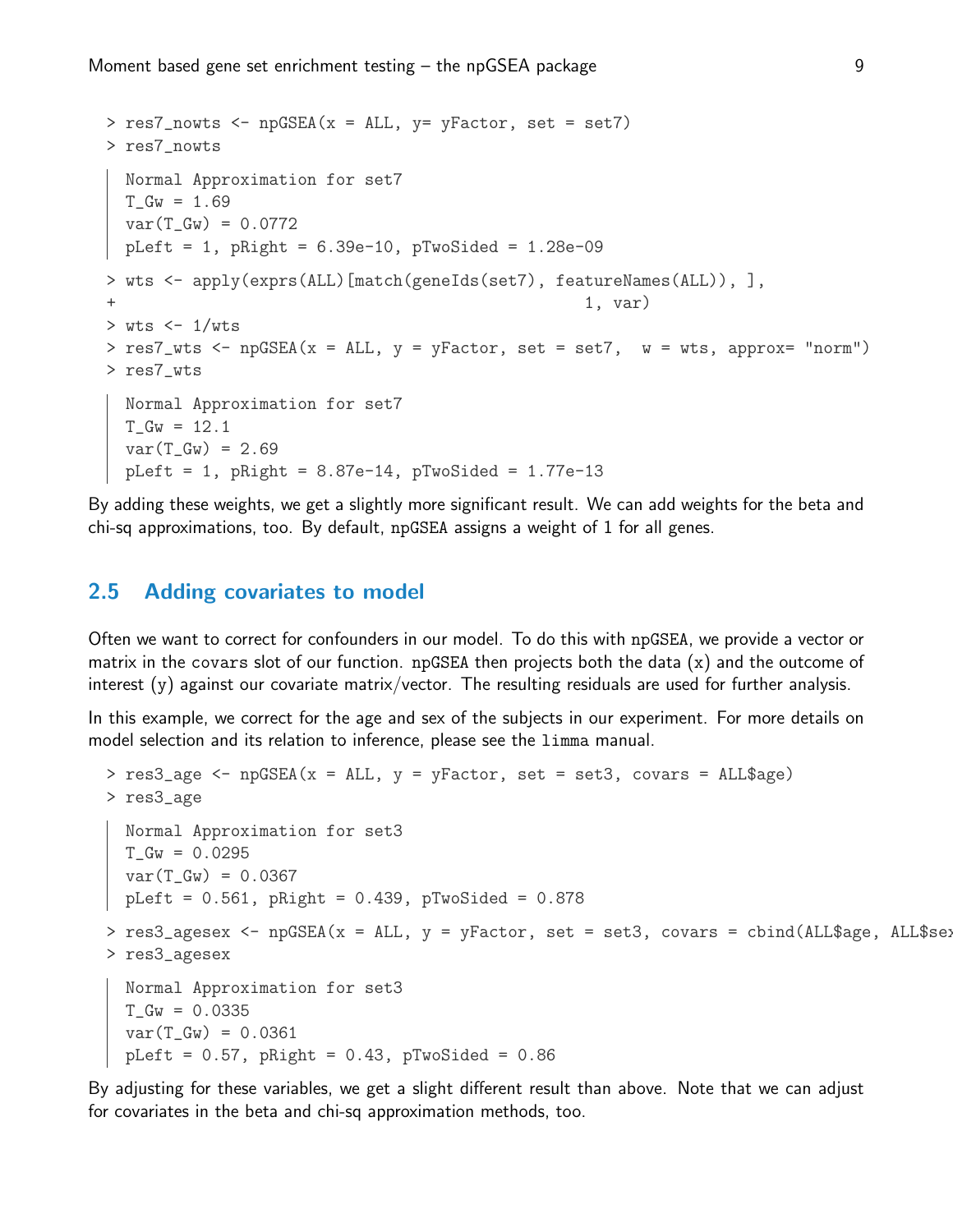#### <span id="page-9-0"></span>2.6 Running npGSEA with multiple gene sets

To explore multiple gene sets, we let set be a GeneSetCollection. This returns a list of npGSEAResultNorm objects, called a npGSEAResultNormCollection. We can access statistics for each GeneSet in our analysis through accessors of npGSEAResultNormCollection.

```
> resgsc_norm <- npGSEA(x = ALL, y = yFactor, set = gsc)
> unlist( pLeft(resgsc_norm) )
        set1 set2 set3 set4 set5 set6
 9.999962e-01 9.999572e-01 7.636273e-01 6.354175e-01 1.000000e+00 4.247294e-11
        set7
 1.000000e+00
> unlist( stat (resgsc_norm) )
      set1 set2 set3 set4 set5 set6 set7
  0.3729966 0.7161718 0.1529218 0.2547710 5.8077311 -3.8513598 1.6860483
> unlist( zStat (resgsc_norm) )
      set1 set2 set3 set4 set5 set6 set7
  4.4744408 3.9280248 0.7180194 0.3462365 7.9583579 -6.4915710 6.0700222
```
Note how quick our method is. We get results as accurate as permutation methods in a fraction of the time, even for multiple gene sets.

Using the ReportingTools package, we can publish these results to a HTML page for exploration. We first adjust for multiple testing.

```
> pvals <- p.adjust( unlist(pTwoSided(resgsc_norm)), method= "BH" )
> library(ReportingTools)
> npgseaReport <- HTMLReport (shortName = "npGSEA",
+ title = "npGSEA Results", reportDirectory = "./reports")
> publish(gsc, npgseaReport, annotation.db = "org.Hs.eg",
         setStats = unlist(zStat (resgsc_norm)), setPValues = pvals)
> finish(npgseaReport)
```
# <span id="page-9-1"></span>3 Methods in brief

#### <span id="page-9-2"></span>3.1 Disadvantages to a permutation approach

There are three main disadvantages to permutation-based analyses: cost, randomness, and granularity.

Testing many sets of genes becomes computationally expensive for two reasons. First, there are many test statistics to calculate in each permuted version of the data. Second, to allow for multiplicity adjustment, we require small nominal  $p$ -values to draw inference about our sets, which in turn requires a large number of permutations.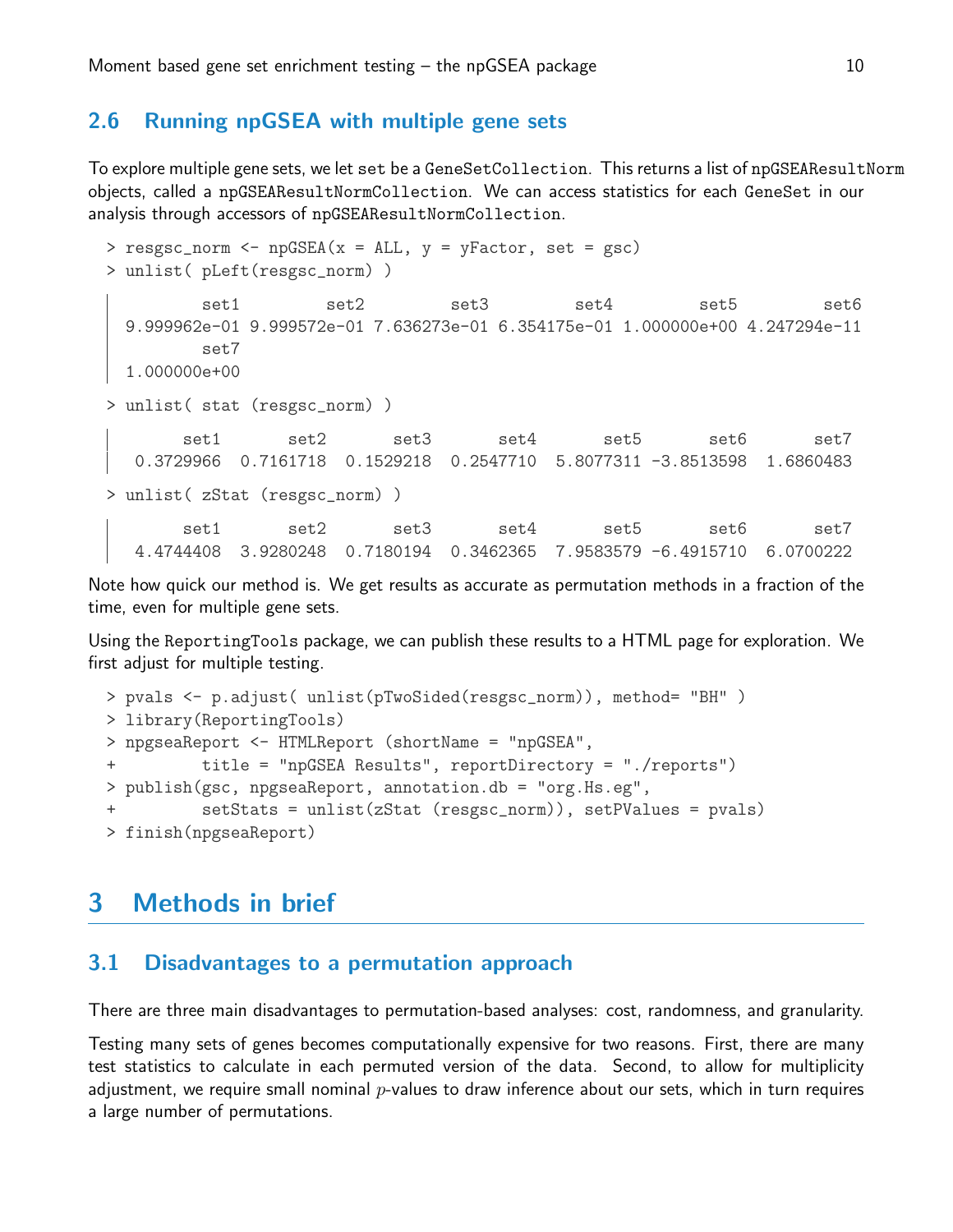Permutations are also subject random inference. Because permutations are based on a random shuffling of the data, there is a chance that we will obtain a different  $p$ -value for our set of interest each time we run our permutation analysis.

Permutations also have a granularity problem. If we do  $M$  permutations, then the smallest possible p-value we can attain is  $1/(M + 1)$ . When it is necessary to adjust for multiplicity, the permutation approach becomes very computationally expensive. Another aspect of the granularity problem is that permutations give us no basis to distinguish between two gene sets that both have the same  $p$ -value  $1/(M+1)$ . There may be many such gene sets, and they have meaningfully different effect sizes.

Because of each of these limitations of permutation testing, there is a need to move beyond permutationbased GSEA methods. The methods we present in npGSEA and discuss in brief below are not as computationally expensive, random, or granular than their permutation counterparts. More details on our method can be found in Larson and Owen (2014).

#### <span id="page-10-0"></span>3.2 Test statistics

We present our notation using the language of gene expression experiments.

Let g and h denote individual genes and G be a set of genes. Our experiment has n subjects. The subjects may represent patients, cell cultures, or tissue samples. The expression level for gene  $q$  in subject  $i$  is  $X_{gi}$ , and  $Y_i$  is the target variable on subject  $i. \; Y_i$  is often a treatment, disease, or genotype. We center the variables so that  $\sum_{i=1}^n Y_i = \sum_{i=1}^n X_{gi} = 0, \forall g.$ 

Our measure of association for gene  $g$  on our treatment of interest is

$$
\hat{\beta}_g = \frac{1}{n} \sum_{i=1}^n X_{gi} Y_i.
$$

We consider the linear statistic

$$
T_{G,w} = \sum_{g \in G} w_g \hat{\beta}_g
$$

and the quadratic statistic

$$
C_{G,w} = \sum_{g \in G} w_g \hat{\beta}_g^2,
$$

where  $w_g$  corresponds to the weight given to gene g in set  $G$ .

#### <span id="page-10-1"></span>3.3 Moment based reference distributions

To avoid the issues discussed above, we approximate the distribution of the permuted test statistics  $T_{G,w}$  by Gaussian or by rescaled beta distributions. For the quadratic statistic  $C_{G,w}$  we use a distribution of the form  $\sigma^2 \chi^2_{(\nu)}$ .

For the Gaussian treatment of  $T_{G,w}$  we calculate  $\sigma^2=Var(T_{G,w})$  under permutation, and then report the  $p$ -value

$$
p = Pr(N(0, \sigma^2) \le T_{G,w}).
$$